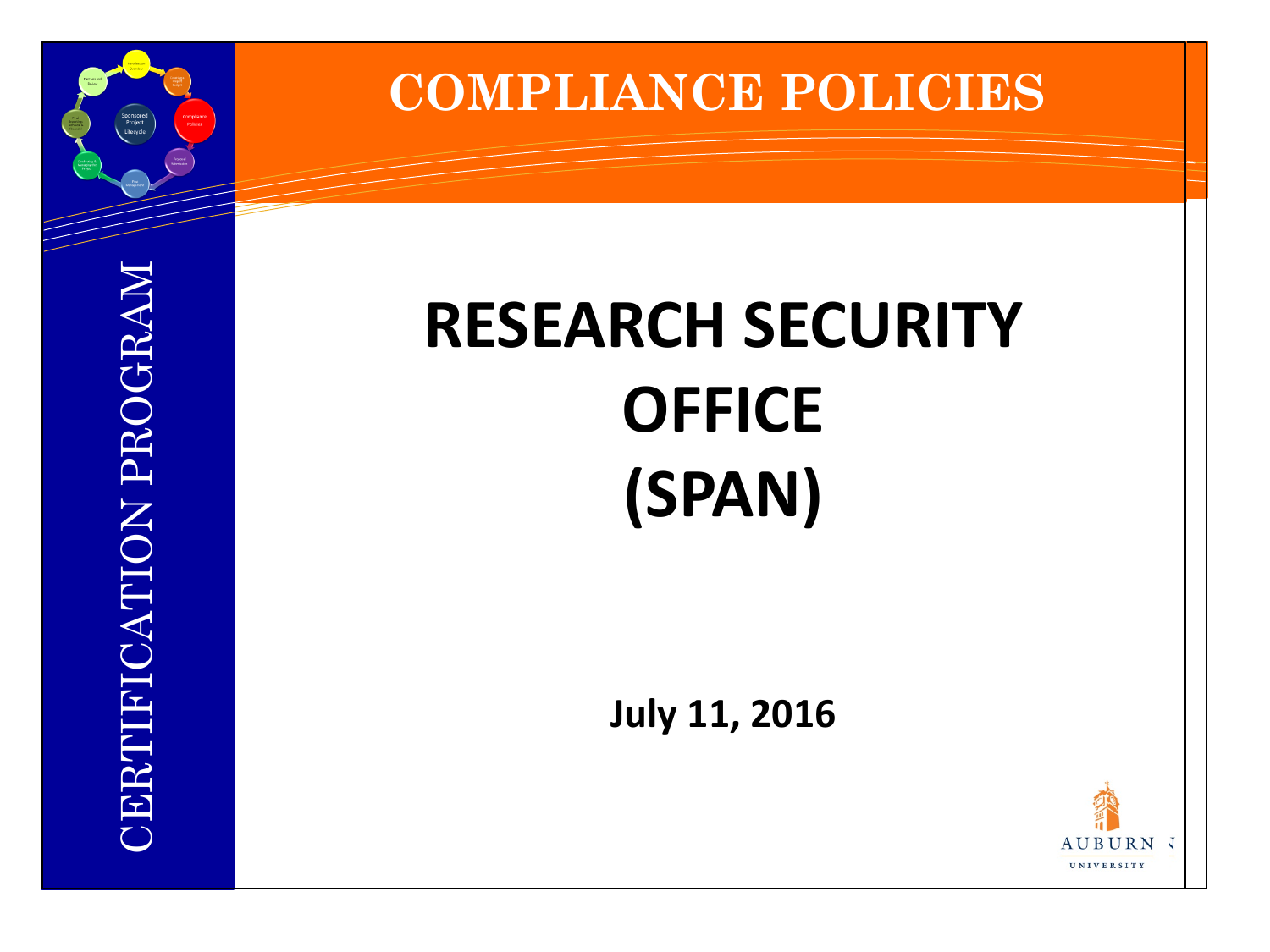#### **Export Overview**

- What are Export Controls?
- ITAR/EAR/OFAC
- U.S. Persons vs. Foreign Persons
- What is "Export"?
- Exclusions for University
- Indicators
- What to do?
- Compliance
- Useful Tools

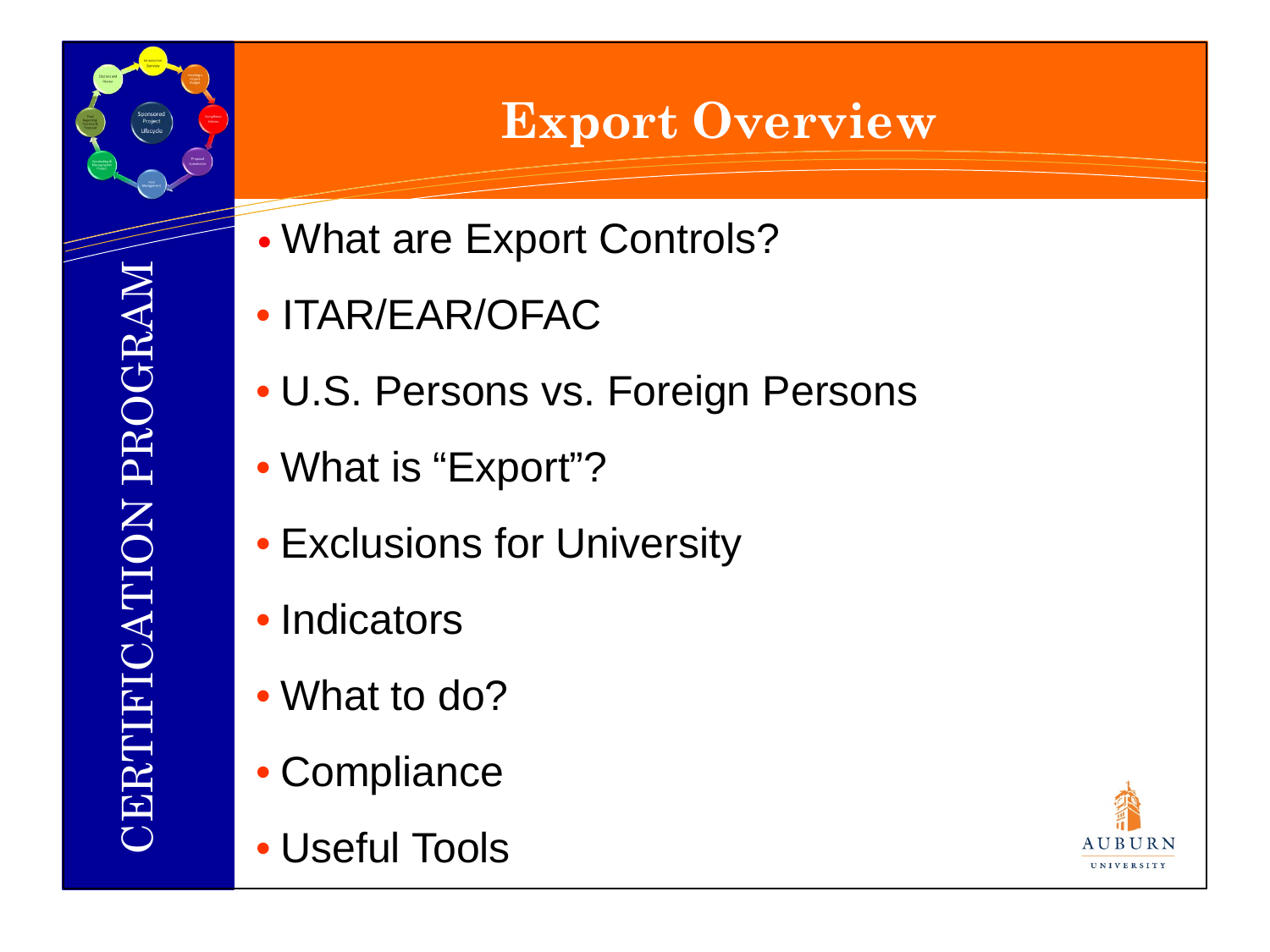## **What are Export Controls?**

US laws that regulate the distribution to foreign nationals and foreign countries of strategically important technology, services and information for reasons of **Foreign Policy** and **National Security**.

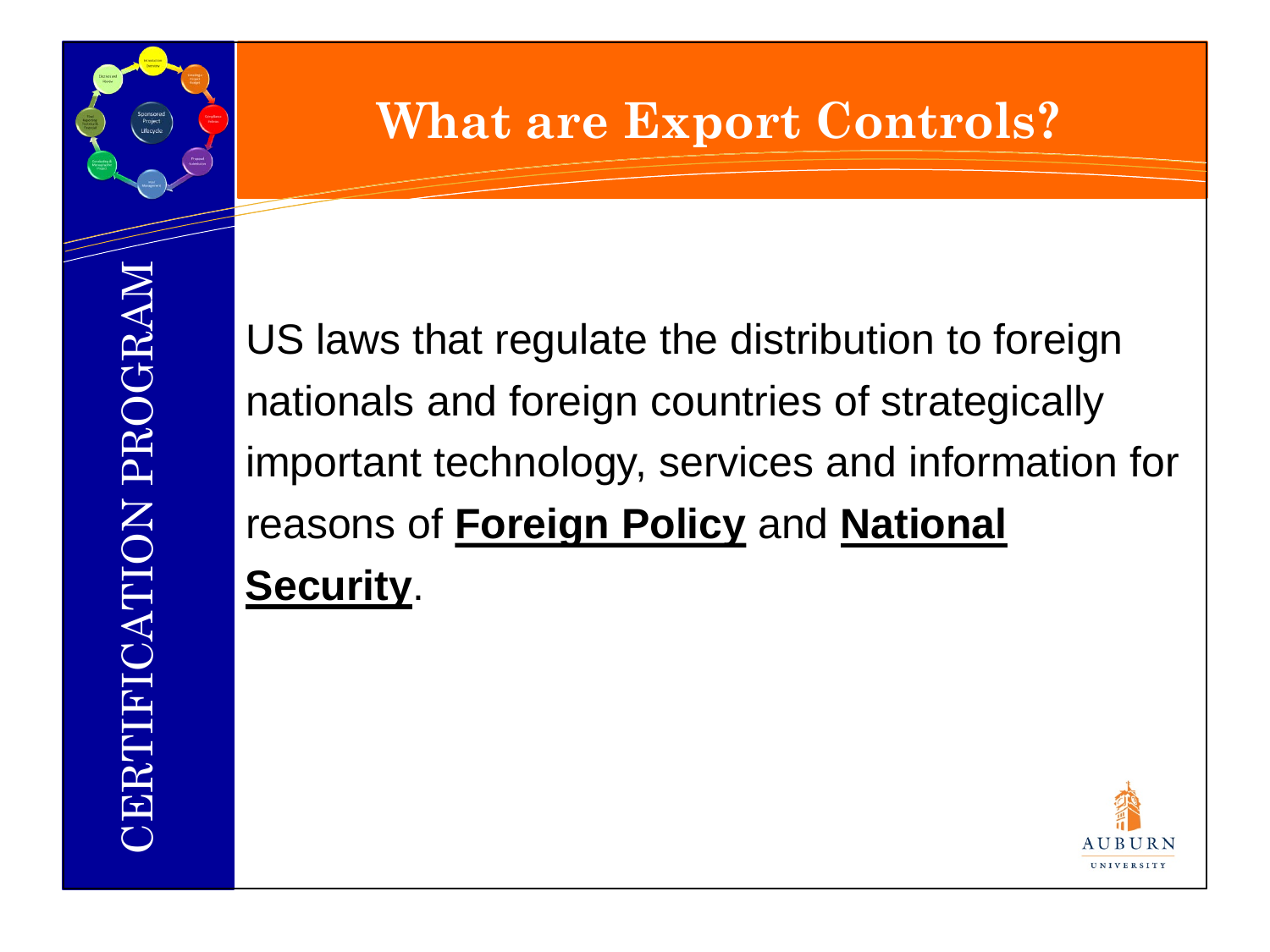#### **State Department:**

*International Traffic in Arms Regulations (ITAR) (22 CFR Parts 120-130)* Items that are inherently military in character

#### **Commerce Department:**

#### *Export Administration Regulations (EAR)*

*(15 CFR Parts 700-799)* Items that are "Dual Use" – military and civilian applications

**Treasury Department, Office of Foreign Assets Control (OFAC)** *Foreign Assets Control Regulations (FACR) (31 CFR Parts 500-598)* Financial transactions/travel to embargoed/ sanctioned

**Who Controls Exports?** 

countries

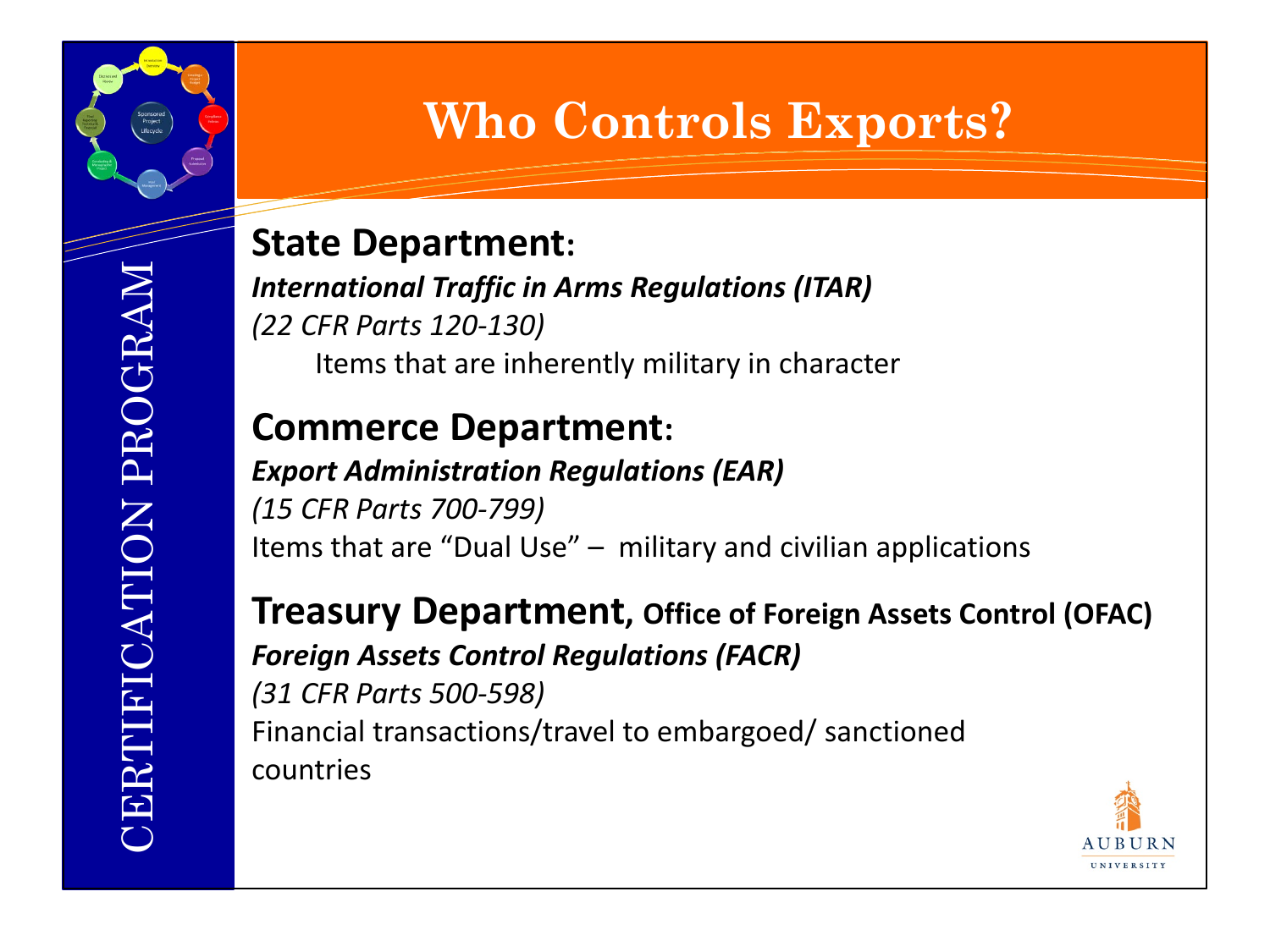#### **ITAR**

- State Department
- Aimed at preserving military superiority of US
- Items that are inherently military in character

The U.S. Munitions List (USML) includes all items (and related information/data) with obvious military application.

Examples – explosives, rocket systems, military training equipment, spacecraft and satellite equipment, toxicological agents and equipment, biological agents, radiological equipment including nuclear radiation detection and measurement devices, defense services.



CERTIFICATION PROGRAM **ERTIFICATION PROGRAM**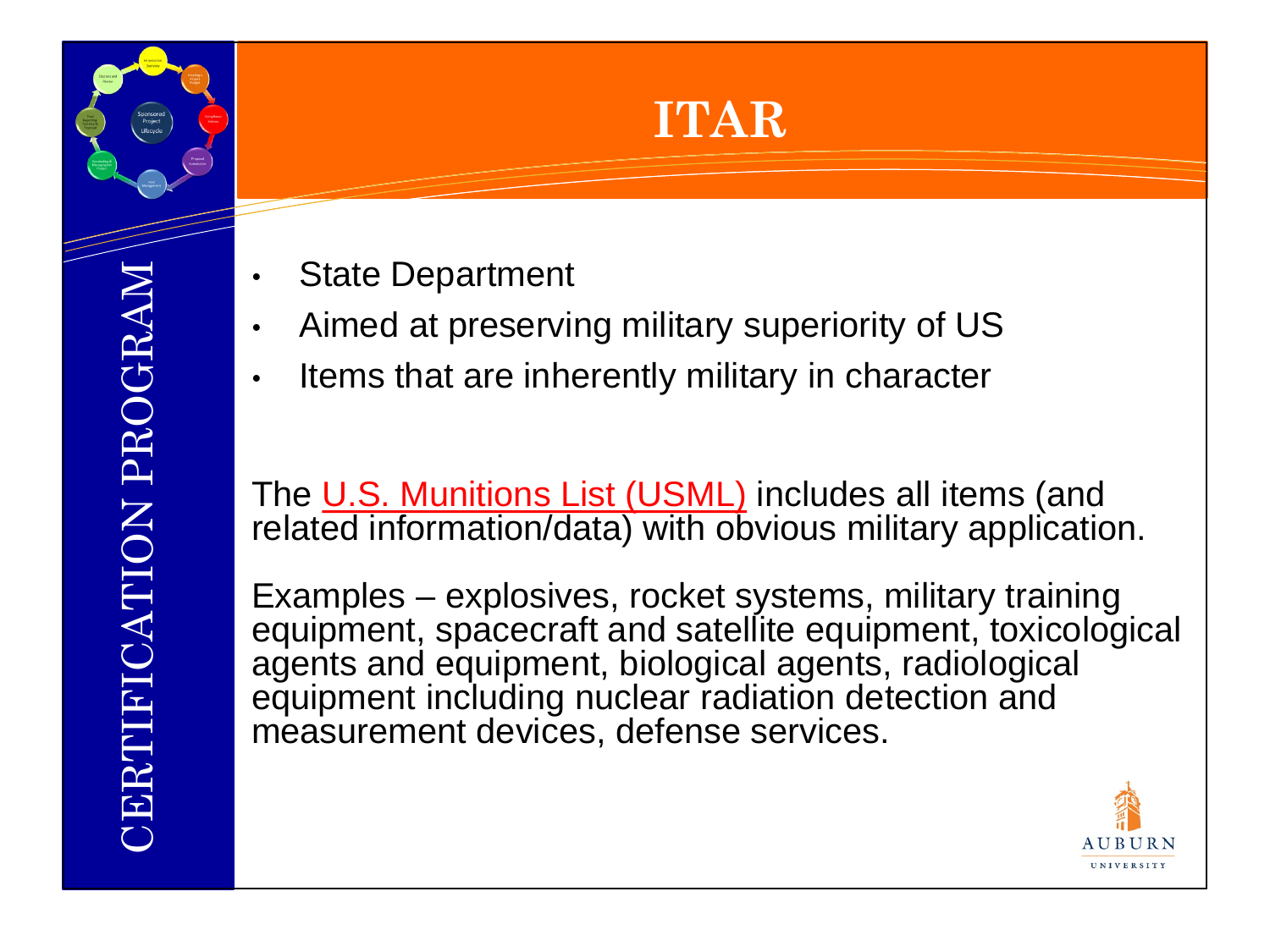



The EAR contains the Commodity Control List (CCL), which lists all items under EAR control, and they are classified by Export Control Classification Number (ECCN). Before any item is added to the CCL, consideration is given to:

- 1. The type of item
- 2. Reason for export, and
- 3. Country of destination

Examples – batteries and fuel cells, cameras and optics equipment, artificial intelligence software, certain computer equipment, items using laser technology, certain chemicals, microorganisms and toxins

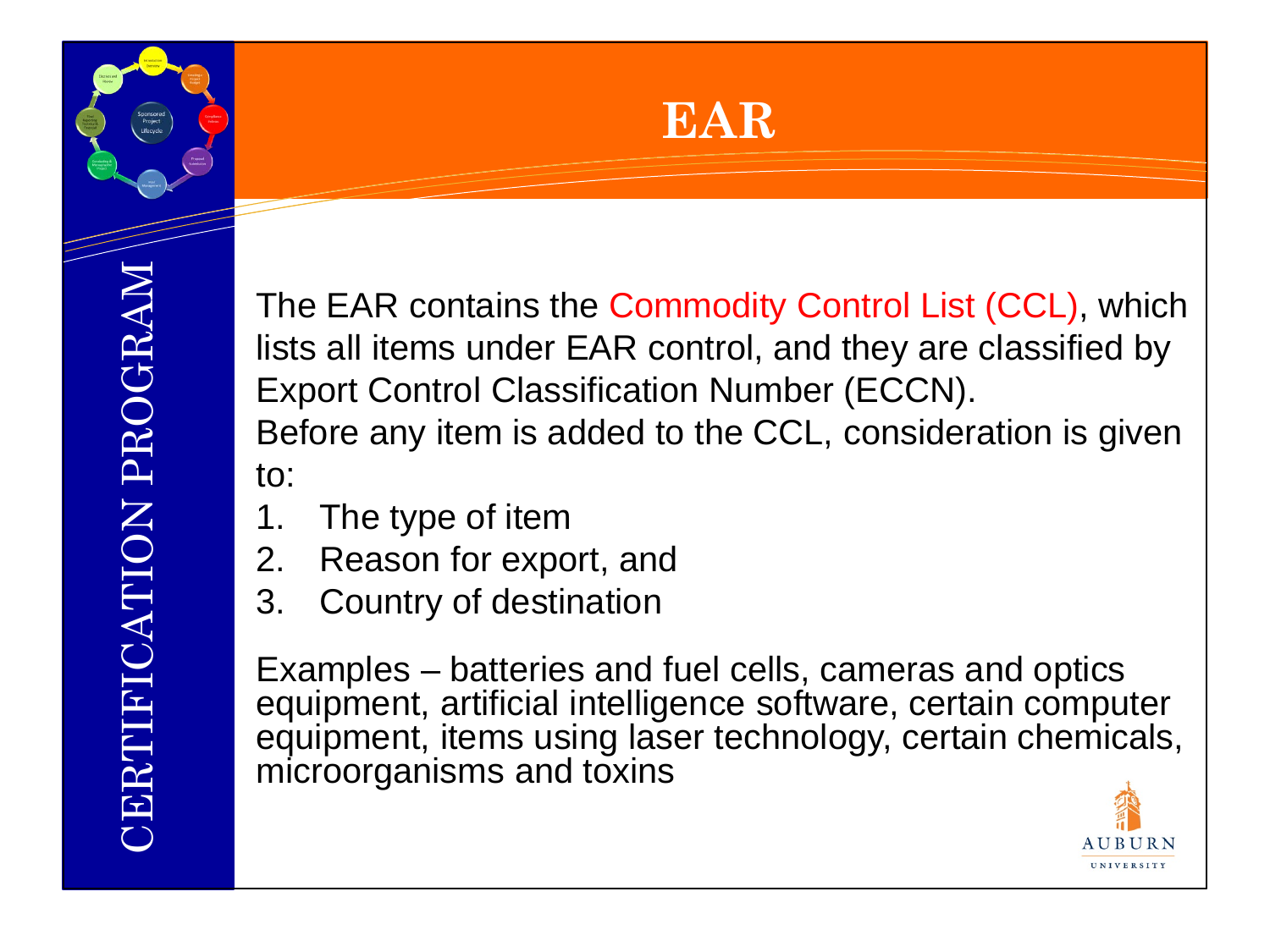

OFAC = Office of Foreign Assets Control (Treasury Dept.)

The prohibitions here are much broader because they are based on the country of destination; as opposed to the type of export.

Enforces economic and trade sanctions against targeted foreign countries and individuals.

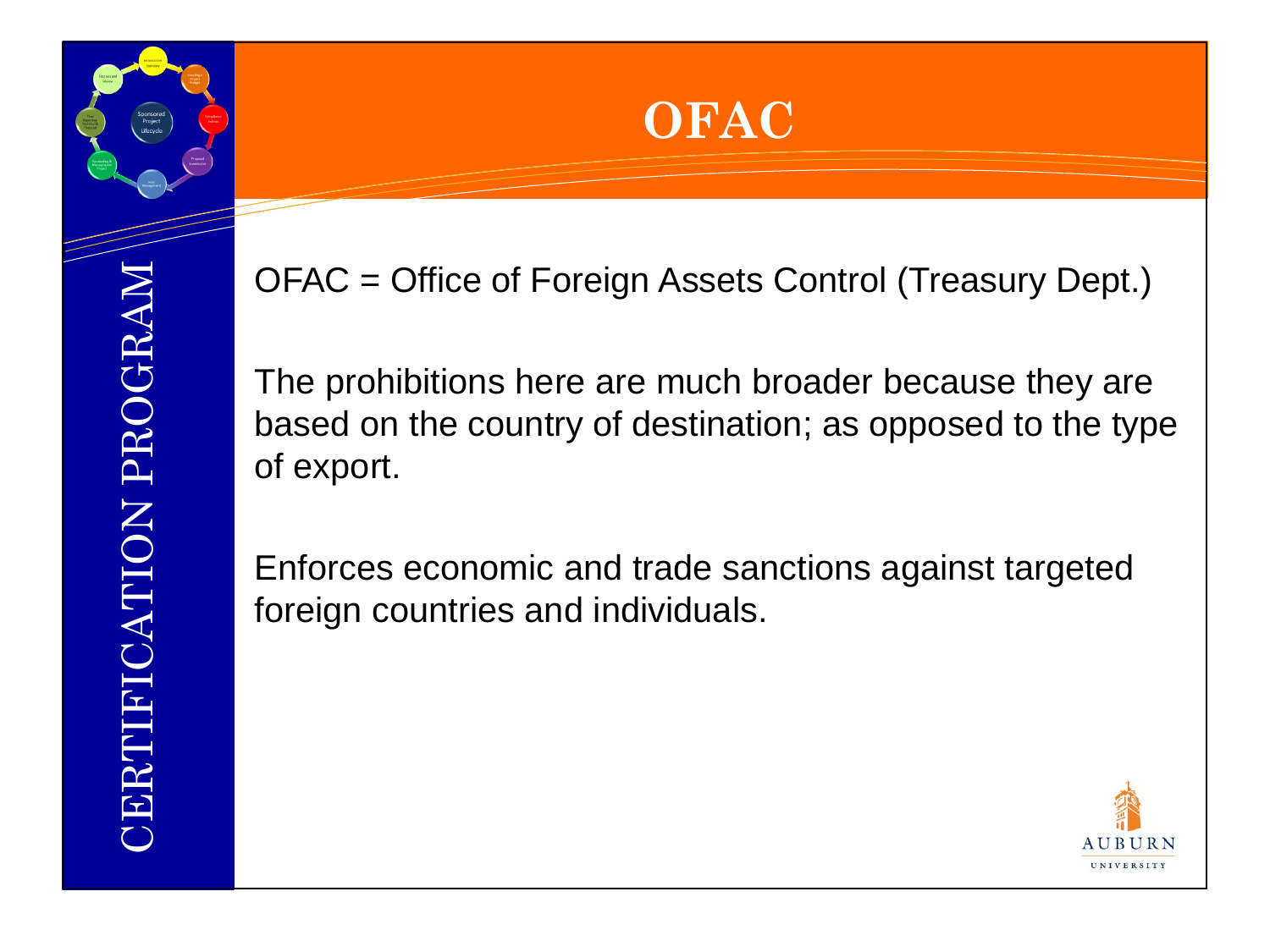#### **US PERSON vs. FOREIGN PERSON**

- (ITAR § 120.15; EAR §§734.2(b)(2) & 772, define the term "US Person" as a person or group of people incorporated to do business in the US. It also refers to government entities.
- The term "US Person" includes:
	- U.S. citizens
	- Aliens who are "Lawful Permanent Residents" (Green Card) (8 USC § 1101(a)(20))
	- Other "Protected Individuals" under the INA (8 USC §1324b(a)(3))
	- designated an asylee or refugee
	- $\checkmark$  a temporary resident under amnesty provisions

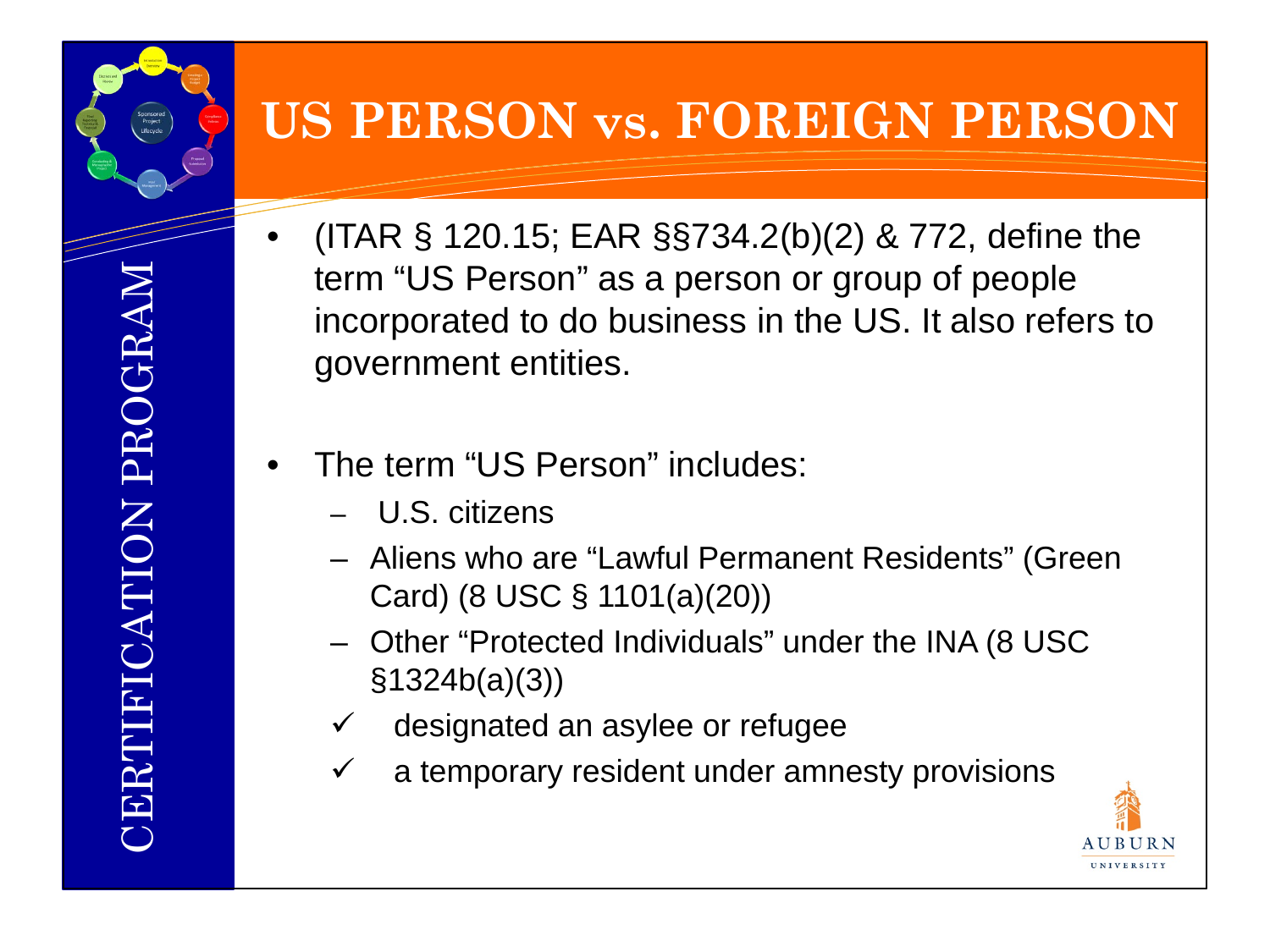## **US PERSON vs. FOREIGN PERSON**

"Foreign Person" means everyone else. (ITAR 22CFR § 120.16)

- "Any foreign interest and any US Person effectively owned, influenced, or controlled by a foreign interest."
- Includes foreign businesses not incorporated in the U.S. and persons representing other Foreign Persons
- Includes: H1B Work Visa, **F1 Study Visa**, J1 Training Visa, E1 Investors Visa, TN Work Visa, L1 Intra-Company Transfer Visa, K and V Fiancée Visas.

EAR does not use the term "foreign person", instead refers to "foreign national".

• "Foreign National": "Any person who is not a citizen or national of the United States." (Note: same as "alien" pursuant to 8 U.S.C. § 1101)

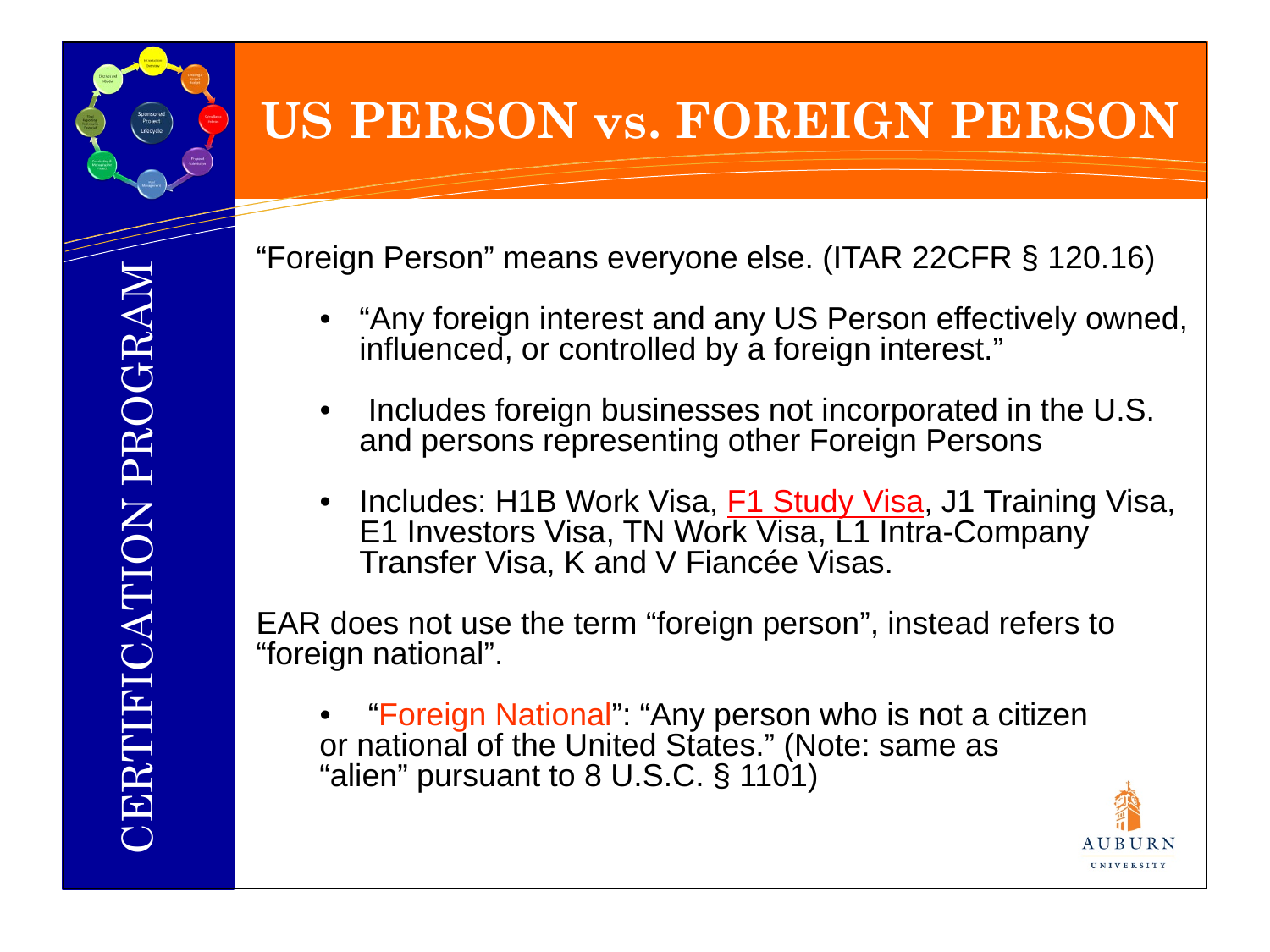## **What is an "Export"?**

(ITAR 22CFR § 120.17; EAR 15 CFR § 734.2(b))

Sending or taking an article out of the U.S. except by mere personal knowledge, or transferring registration, control, or ownership in the  $\overline{U}.S$ ;

Disclosing (including oral or visual disclosure) controlled info to a Non-U.S. Person, in the U.S. (also known as a deemed export) or abroad;

Performing technical assistance, training, or other defense services for, or on behalf of a Non-U.S. Person, whether in the United States or abroad; and

Re-exporting from foreign countries items or technology of U.S. origin; including some foreign-made items that incorporate U.S.-origin components or technology**.**

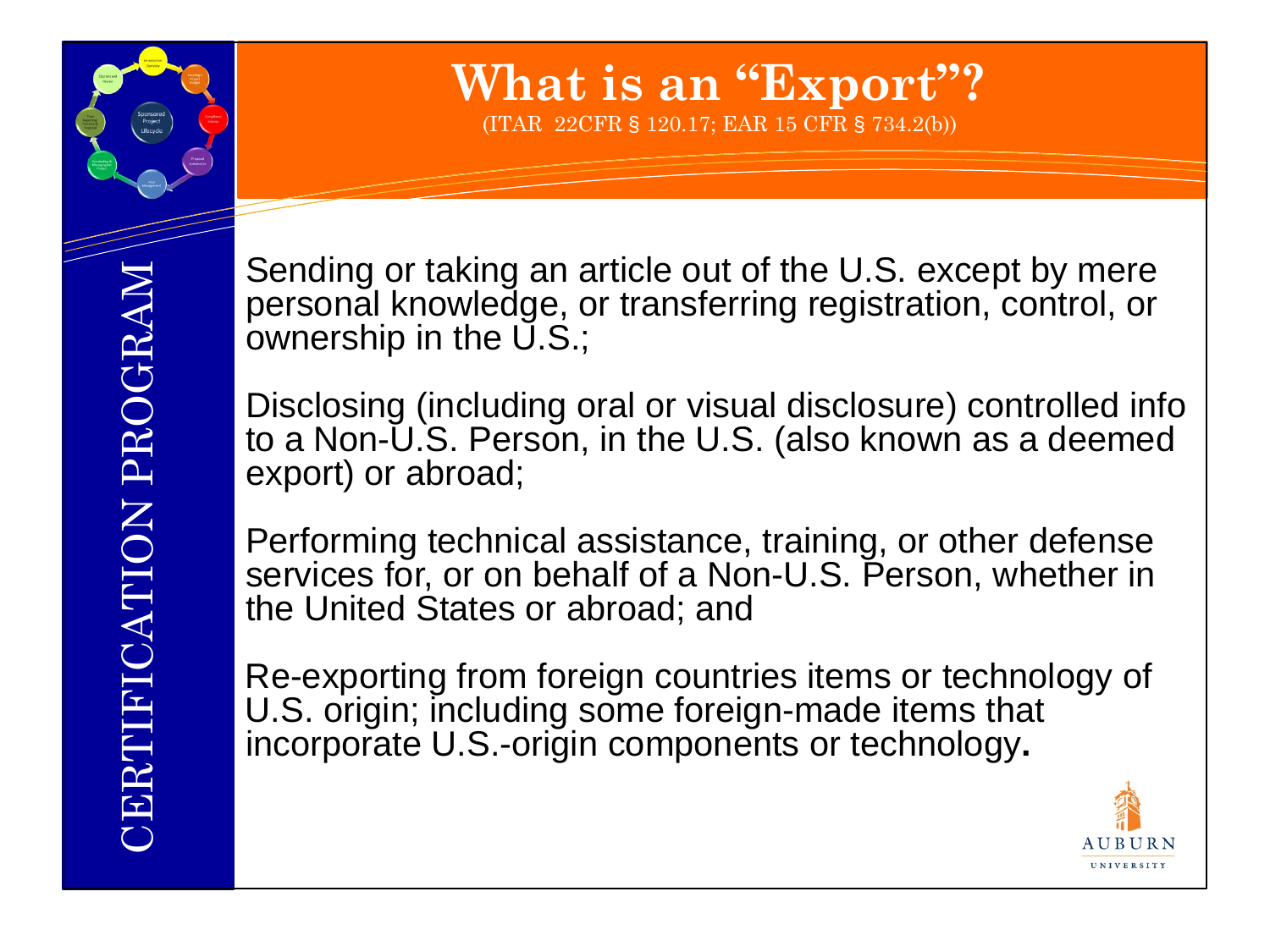## **Typical University Exclusions**

1. **Fundamental Research** = basic and applied research in science and engineering, the results of which ordinarily are published and shared broadly within the scientific community.

2. **Educational Information** = Applies when the information in question consists of general scientific, mathematical or engineering principles commonly taught in universities or information that is in the public domain.

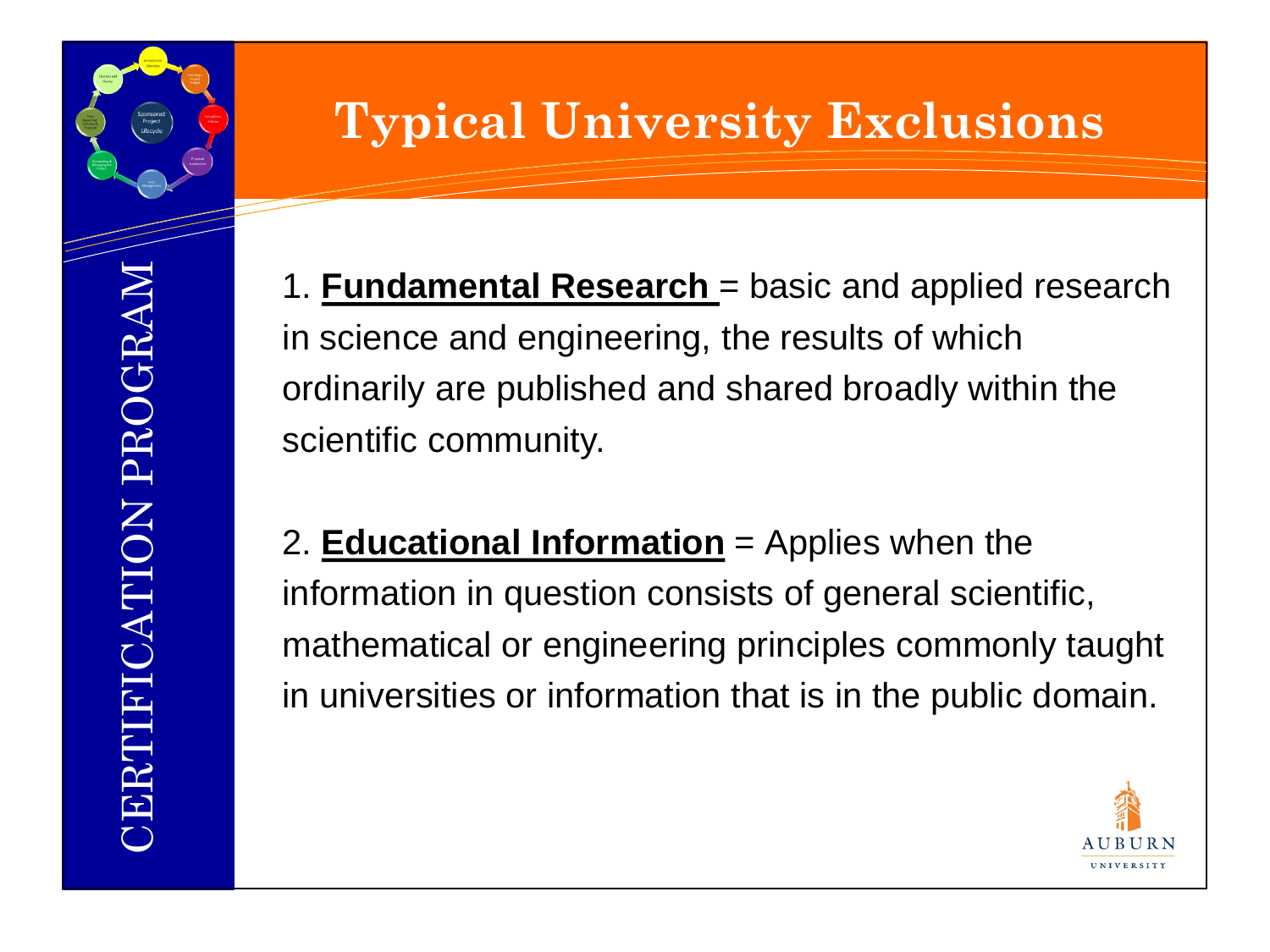#### **Typical University Exclusions**

#### 3. **Public Domain/Publicly Available Information**

Applies when the information is already in the public domain and does not have restrictions on who may access.

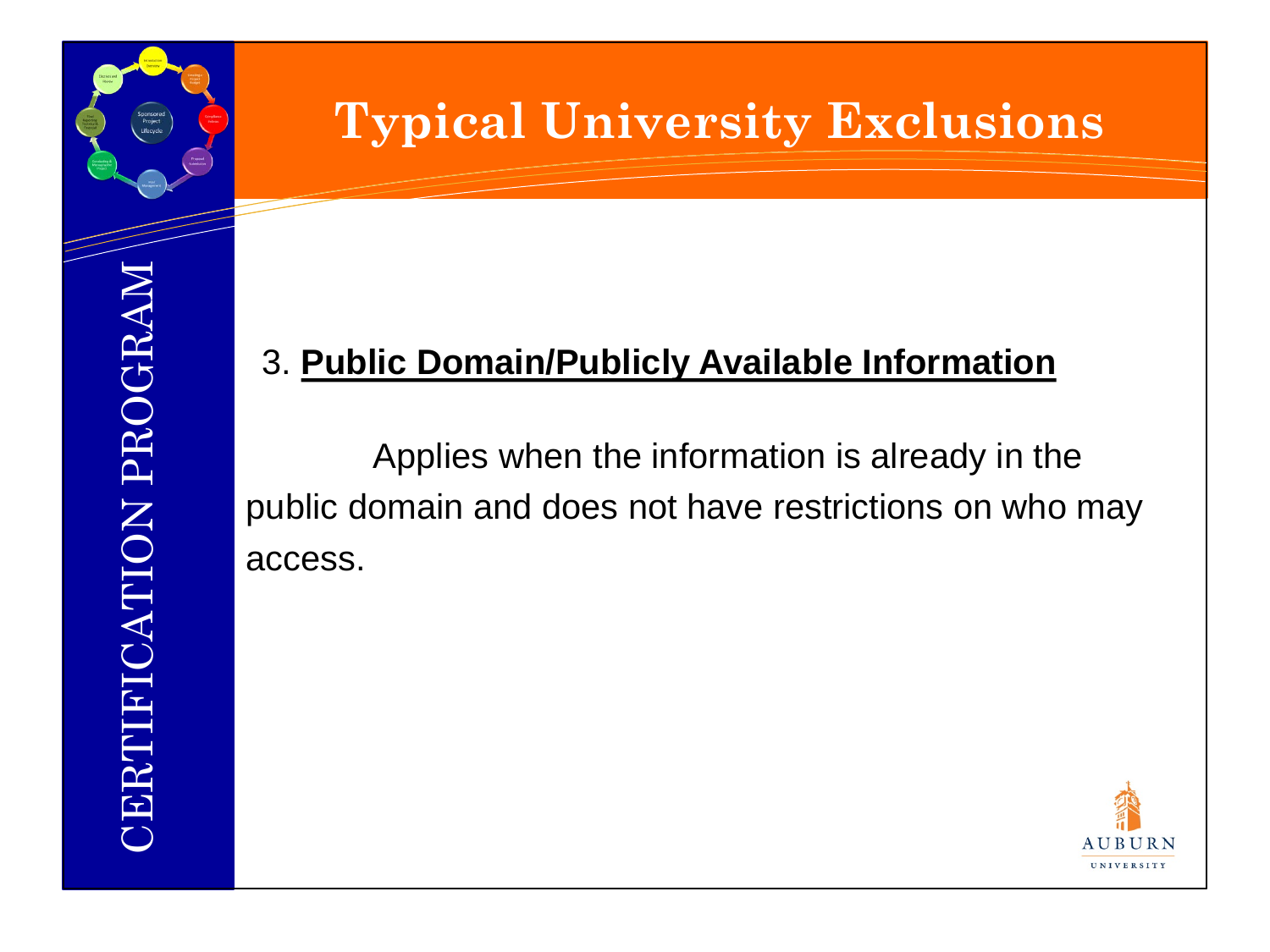#### **Potential Export Indicators**

- 1. **Restrictions** within the Statement of Work (SOW), attachments, or addendums in the contract.
- Contract requires screening of personnel to be working on the project by contract sponsor (ex. e-verify)
- Research results will be published only at a symposium or conference where there are attendance restrictions that could exclude foreign nationals from attending
- 2. **Red Flags** within the wording of a contract that may refer to:
- Contracts or grants which require a shipment of item(s) to a foreign country.
- Contracts or grants which involve collaboration with foreign nationals.A U B U R N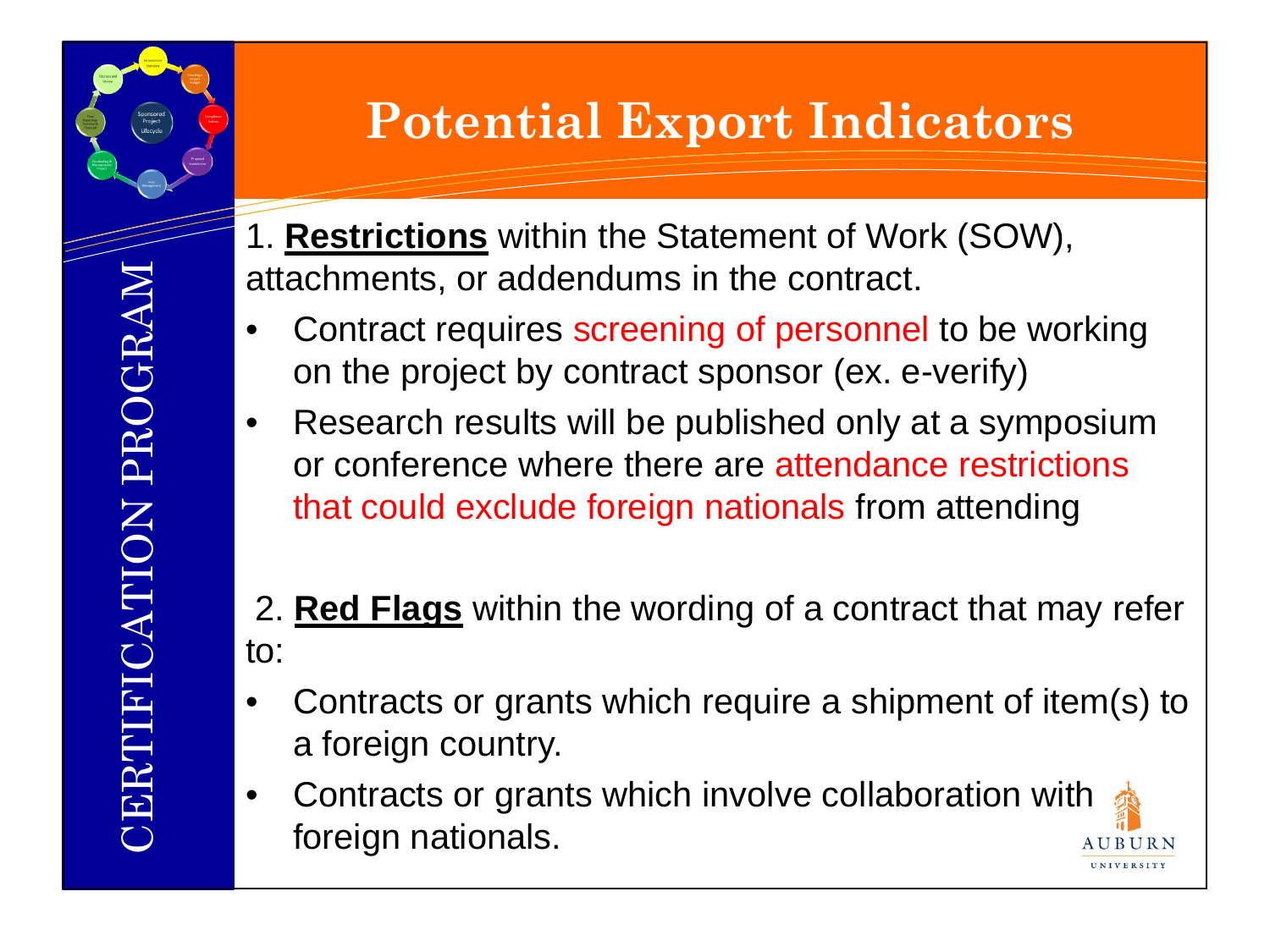#### (cont'd)

• ANYTHING you're doing that deals with an OFAC embargoed country.

**Potential Export Indicators**

- Any reference in a contract or grant to exportcontrolled information or technology.
- Any term in a contract that restricts publication research results.

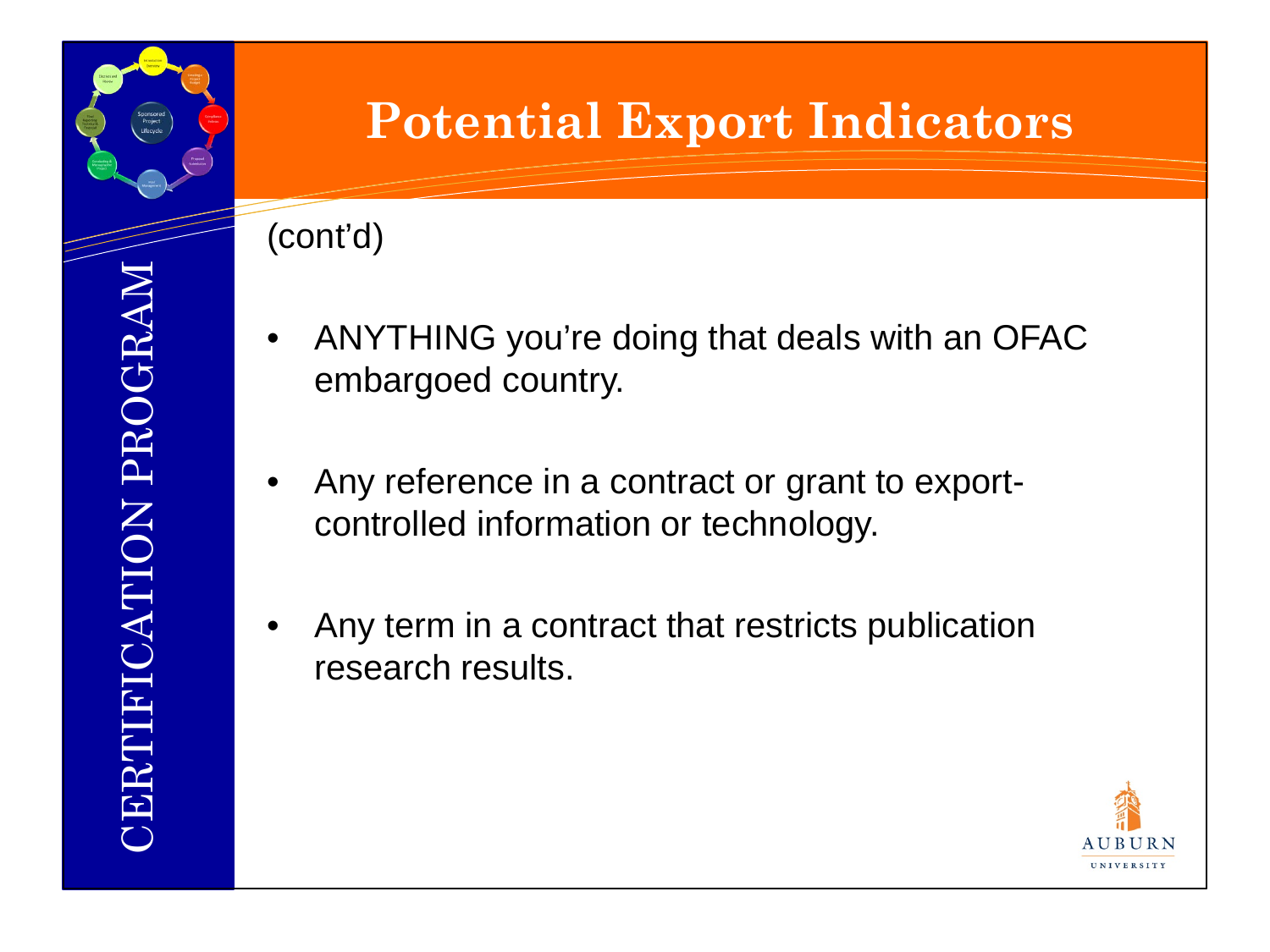## **What to do???**

If an awarded contract has any of the aforementioned indicators, at minimum the following 3 things MUST happen:

#### • **Export Control Training**

- In person, or online (*[http://www.citiprogram.org](http://www.citiprogram.org/)*)
- Keep accurate records of training and attendance
- Periodic refresher training throughout the life of the contract

#### • **Commodity Jurisdiction/Classification**

- To determine which US regulation applies
- To implement risk mitigation measures

#### • **Technology Control Plan** (*RSO provided*)

All involved must read, and acknowledge in writing

AUBURN **HNIVERSITY** 

It must remain readily available to all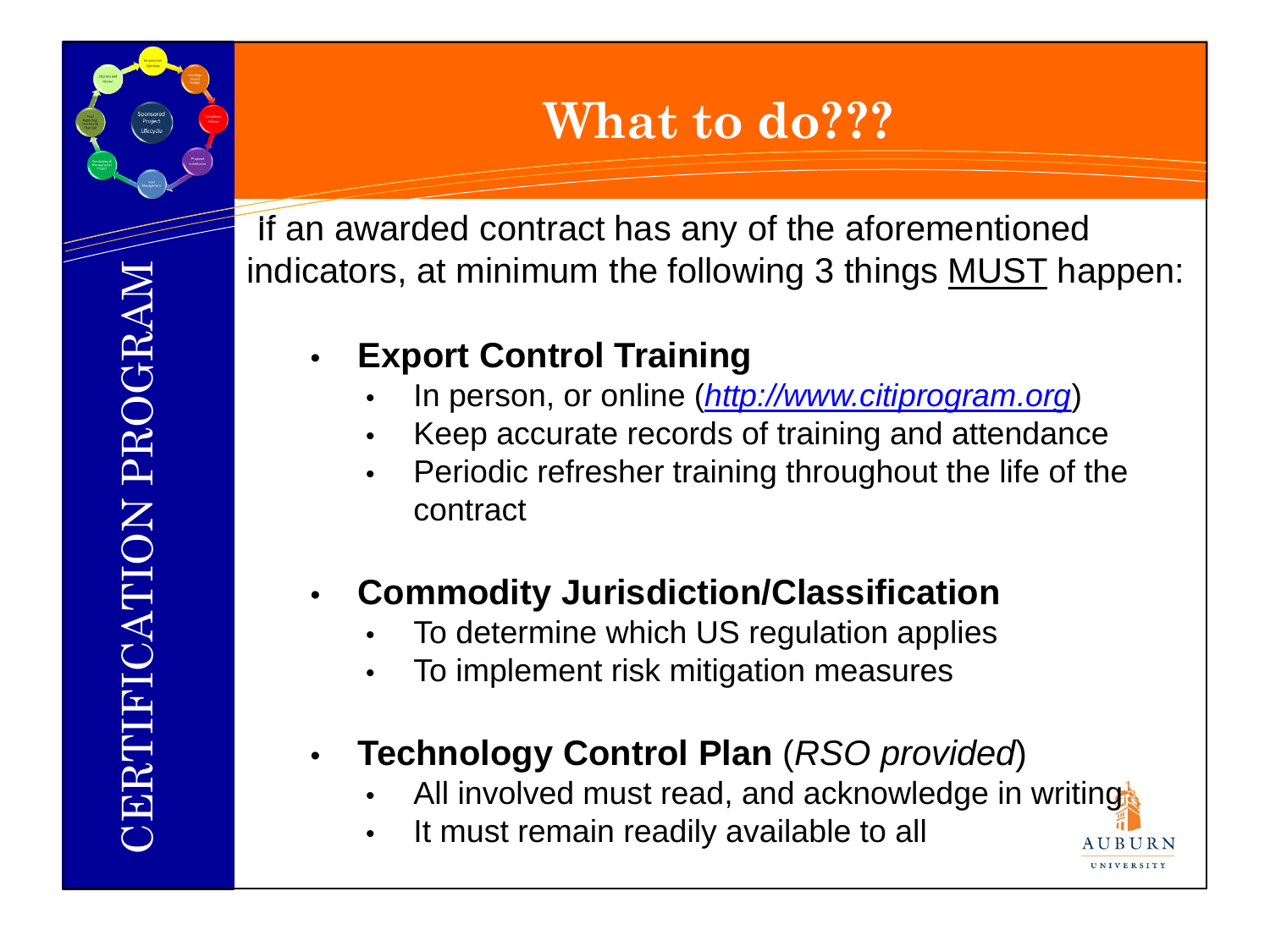## **Compliance**

- Increasingly more Auburn University projects are subject to export controls.
- US Government scrutiny, as well as inspections and investigations are becoming more regular and meticulous.
- Administrative penalties
	- Loss of US and/or State funding
	- Loss of export privileges
	- Loss of current and future research contracts
- **Monetary fines** 
	- Averaging \$1 Million per violation
- Prison term for involved personnel
	- Up to 20 years per violation

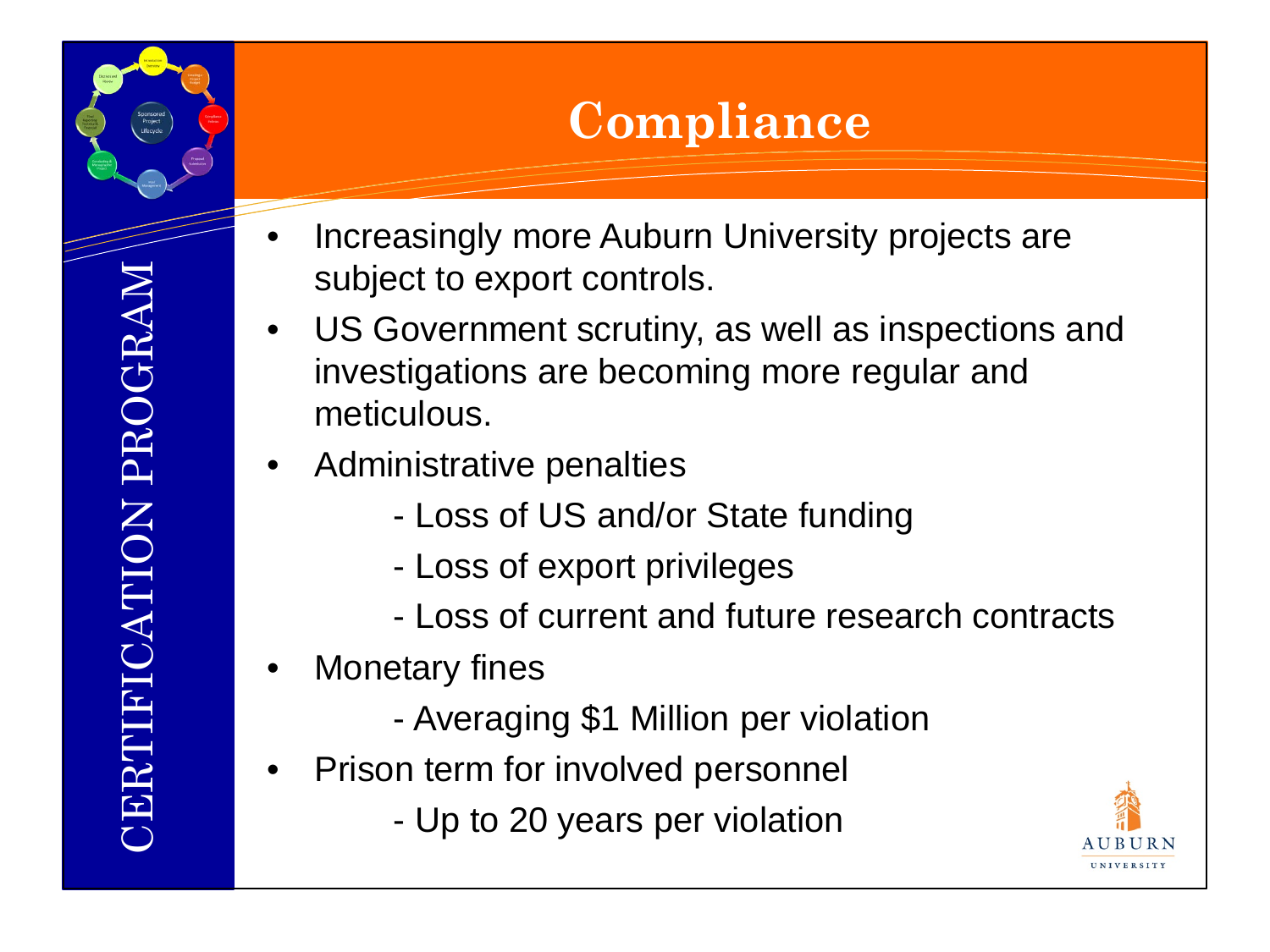## **Useful Tools**

- Research Security Office (RSO)
	- Primary Source of Information
- US Government Websites
	- State Department
	- Department of Commerce
	- Treasury Department
- Visual Compliance web based software by e-Customs
	- Statewide license for the major universities
	- Unlimited seats on campus

*https://www.visualcompliance.com/logon.cfm*

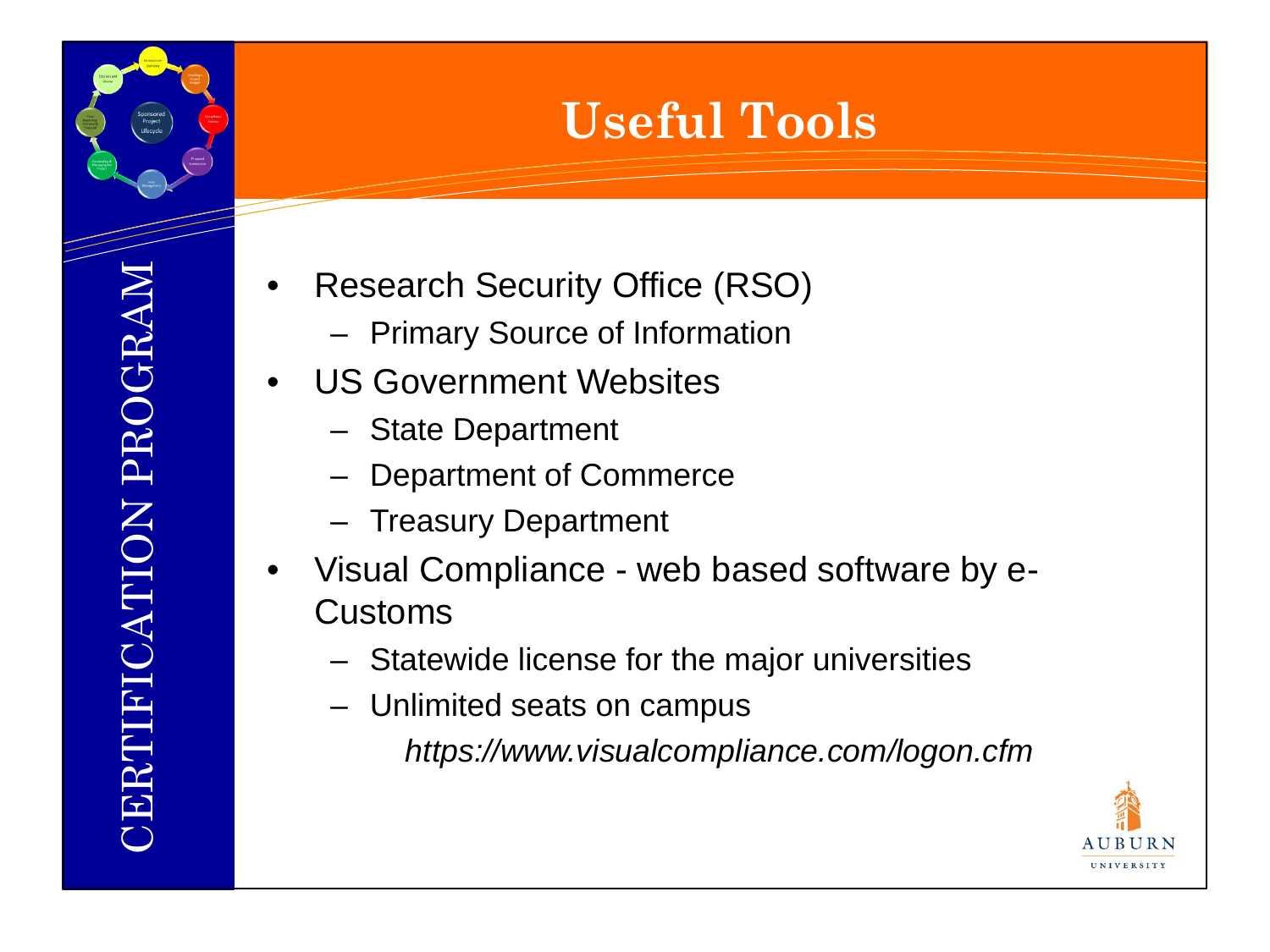#### **Classified Research**

- **Contract Clause** 
	- $-$  FAR 52.204-2
- DD Form 254
	- Most Important Document
- U.S. Citizens Only

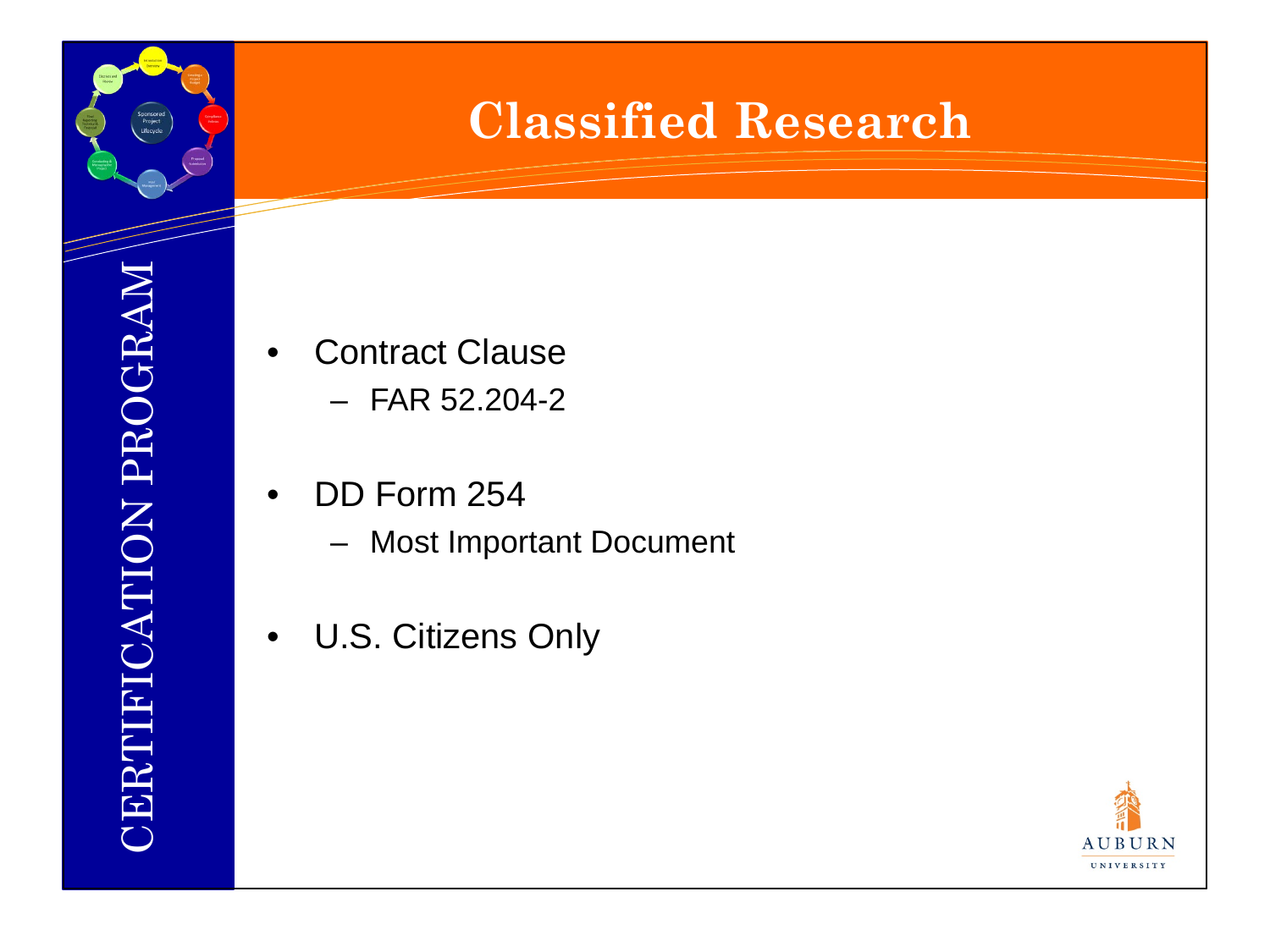

## **Auburn University Experts**

#### **Research Security Office**

**Contact: Georgia White Facility Security Officer gaw0004@auburn.edu phone: 844-5962**

**Tony Novara Dan Emmett tan0005@auburn.edu dje0003@auburn.edu phone: 844-5041 phone: 844-5058**

**Export Control Coordinator Security Program Coordinator**

**http://www.auburn.edu/research/vpr/export/**

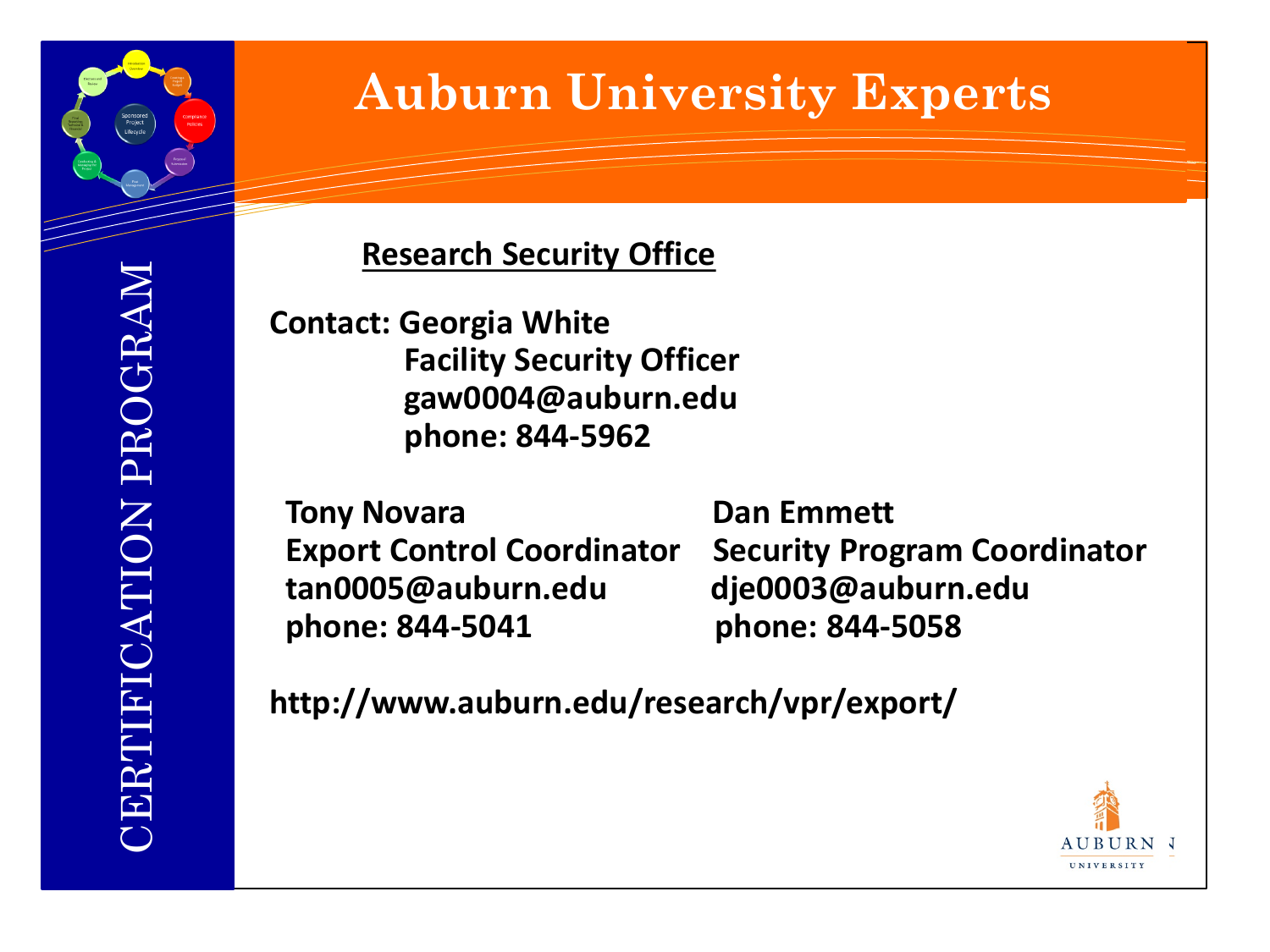#### **Conclusion**

- There are numerous Policies and Regulations which are necessary but tedious to follow.
- They are created to protect:
	- 1. You
	- 2. Auburn University
	- 3. The United States of America